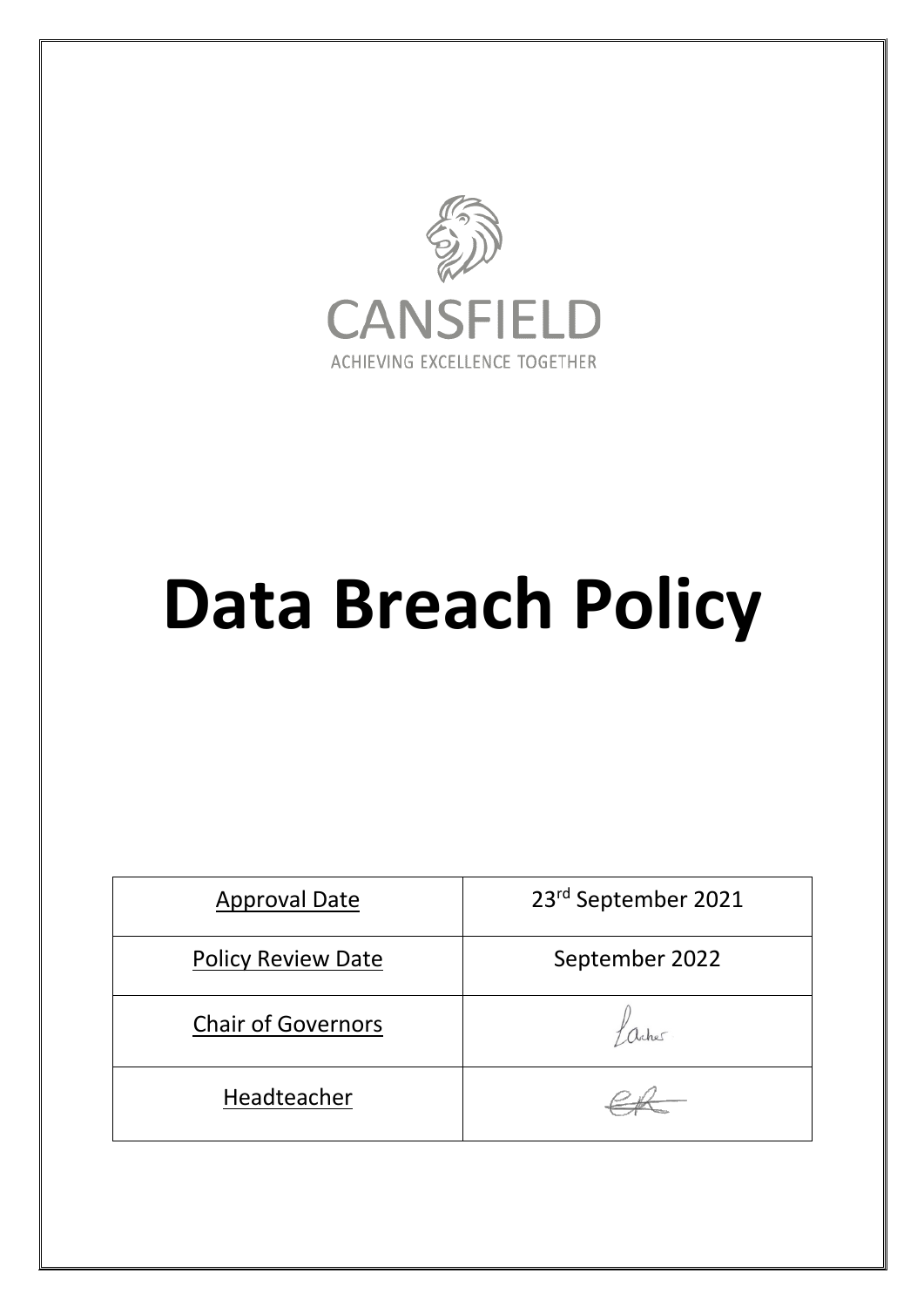### **1. Introduction**

The General Data Protection Regulation (GDPR) aims to protect the rights of individuals about whom data is obtained, stored, processed or supplied and requires that organisations take appropriate security measures against unauthorised access, alteration, disclosure or destruction of personal data.

The GDPR places obligations on staff to report actual or suspected data breaches and our procedure for dealing with breaches is set out below. All members of staff are required to familiarise themselves with its content and comply with the provisions contained in it. Training will be provided to all staff to enable them to carry out their obligations within this policy.

Data Processors will be provided with a copy of this policy and will be required to notify the school of any data breach without undue delay after becoming aware of the data breach. Failure to do so may result in a breach to the terms of the processing agreement.

Breach of this policy will be treated as a disciplinary offence which may result in disciplinary action, including summary dismissal depending on the seriousness of the breach.

This policy does not form part of any individual's terms and conditions of employment with the school and is not intended to have contractual effect. Changes to data protection legislation will be monitored and further amendments may be required to this policy in order to remain compliant with legal obligations.

# **2. Definitions**

# **2.1 Personal Data**

Personal data is any information relating to an individual where the individual can be identified (directly or indirectly) from that data alone or in combination with other identifiers we possess or can reasonably access. This includes special category data and pseudonymised personal data but excludes anonymous data or data that has had the identity of an individual permanently removed.

Personal data can be factual (for examples a name, email address, location or date of birth) or an opinion about that person's actions or behaviour.

Personal data will be stored either electronically or as part of a structured manual filing system in such a way that it can be retrieved automatically by reference to the individual or criteria relating to that individual.

### **2.2 Special Category Data**

Previously termed 'Sensitive Personal Data', Special Category Data is similar by definition and refers to data concerning an individual's racial or ethnic origin, political or religious beliefs, trade union membership, physical and mental health, sexuality, biometric or genetic data and personal data relating to criminal offences and convictions.

### **2.3 Personal Data Breach**

A personal data breach is a breach of security leading to the accidental or unlawful destruction, loss, alteration, unauthorised disclosure of, or access to, personal data or special category data transmitted, stored or otherwise processed.

### **2.4 Data Subject**

Person to whom the personal data relates.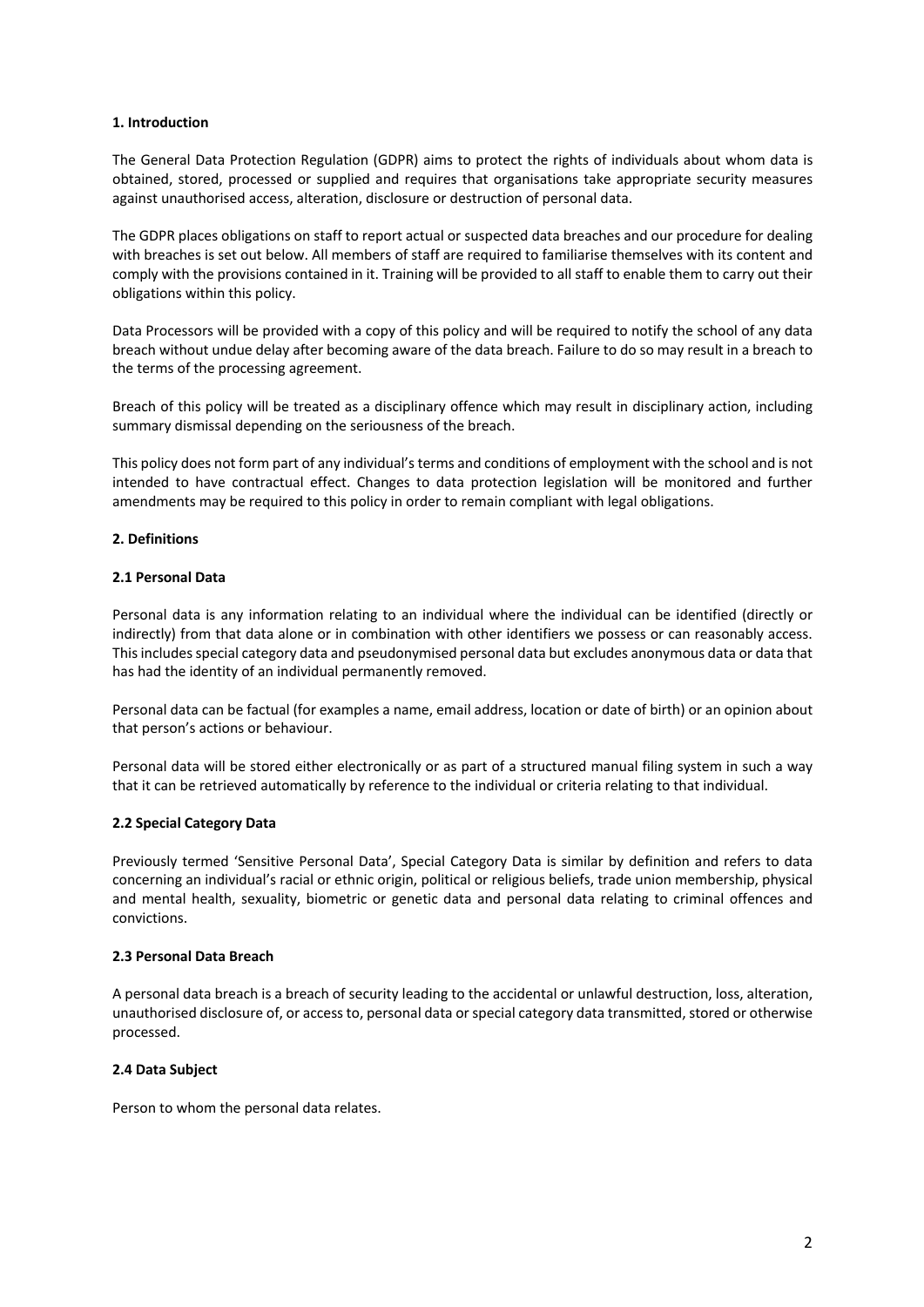# **2.5 ICO**

ICO is the Information Commissioner's Office, the UK's independent regulator for data protection and information.

# **3. Responsibility**

The Business Manager has overall responsibility for breach notification within the school. They are responsible for ensuring breach notification processes are adhered to by all staff and are the designated point of contact for personal data breaches. In the absence of the Business Manager, please contact the Finance Officer.

The Data Protection Officer (DPO) is responsible for overseeing this policy and developing data-related policies and guidelines. Please contact the DPO with any questions about the operation of this policy or the GDPR or if you have any concerns that this policy is not being or has not been followed. The DPO's contact details are set out below:

Data Protection Officer: Judicium Consulting Limited Address: 72 Cannon Street, London, EC4N 6AE Email: dataservices@judicium.com Web: www.judiciumeducation.co.uk Telephone: 0203 326 9174 Lead Contact: Craig Stilwell

# **4. Security and Data-Related Policies**

Staff should refer to the Data Protection Policy and Data Retention Policy which set out the school's obligations under GDPR about how they process personal data. These policies are also designed to protect personal data and can be found within the staff shared data folder.

### **5. Data Breach Procedure**

### **5.1 What Is A Personal Data Breach?**

A personal data breach is a breach of security leading to the accidental or unlawful destruction, loss, alteration, unauthorised disclosure of, or access to, personal data or special category data transmitted, stored or otherwise processed.

Examples of a data breach could include the following (but are not exhaustive):

- Loss or theft of data or equipment on which data is stored, for example loss of a laptop or a paper file (this includes accidental loss);
- Inappropriate access controls allowing unauthorised use;
- Equipment failure;
- Human error (for example sending an email or SMS to the wrong recipient);
- Unforeseen circumstances such as a fire or flood;
- Hacking, phishing and other 'blagging' attacks where information is obtained by deceiving whoever holds it.

### **5.2 When Does It Need To Be Reported?**

The School must notify the ICO of a data breach where it is likely to result in a risk to the rights and freedoms of individuals. This means that the breach needs to be more than just losing personal data and if unaddressed the breach is likely to have a significant detrimental effect on individuals.

Examples of where the breach may have a significant effect includes: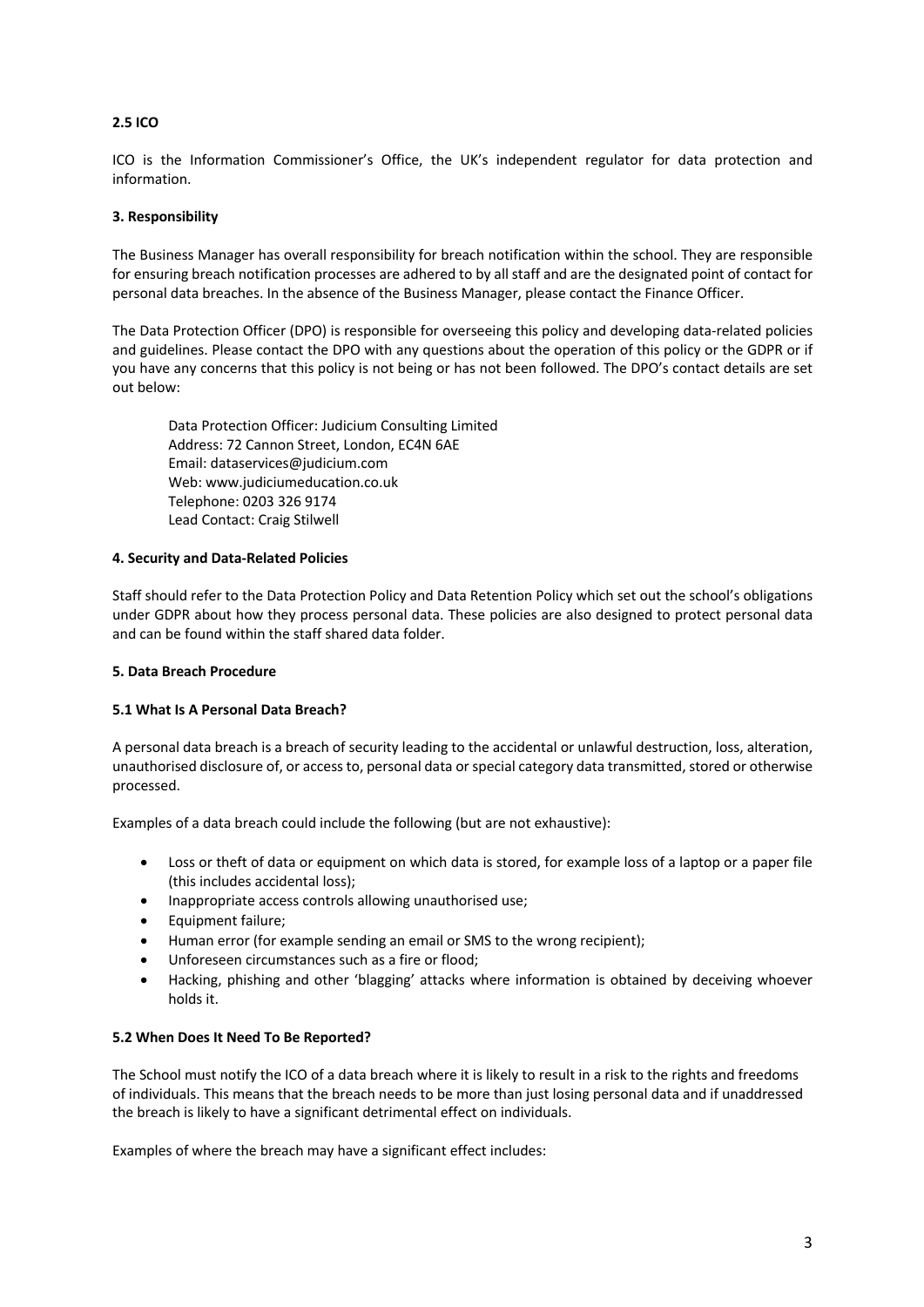- potential or actual discrimination;
- potential or actual financial loss;
- potential or actual loss of confidentiality;
- risk to physical safety or reputation;
- exposure to identity theft (for example through the release of non-public identifiers such as passport details);
- the exposure of the private aspect of a person's life becoming known by others.

If the breach is likely to result in a high risk to the rights and freedoms of individuals then the individuals must also be notified directly.

# **5.3 Reporting a Data Breach**

If you know or suspect a personal data breach has occurred or may occur which meets the criteria above, you should:

- Complete a data breach report form, which can be obtained from the Business Manager;
- Email the completed form to the Business Manager.

Where appropriate, you should liaise with your line manager about completion of the data report form. Breach reporting is encouraged throughout the school and staff are expected to seek advice if they are unsure as to whether the breach should be reported and / or could result in a risk to the rights and freedom of individuals. They can seek advice from their line manager, Business Manager or the DPO.

Once reported, you should not take any further action in relation to the breach. In particular you must not notify any affected individuals or regulators or investigate further. The Business Manager will acknowledge receipt of the data breach report form and take appropriate steps to deal with the report in collaboration with the DPO.

### **5.4 Managing and Recording the Breach**

On being notified of a suspected personal data breach, the Business Manager will notify the DPO. Collectively they will take immediate steps to establish whether a personal data breach has in fact occurred. If so they will take steps to:

- Where possible, contain the data breach;
- As far as possible, recover, rectify or delete the data that has been lost, damaged or disclosed;
- Assess and record the breach in the school's data breach register;
- Notify the ICO where required;
- Notify data subjects affected by the breach if required;
- Notify other appropriate parties to the breach;
- Take steps to prevent future breaches.

### **5.5 Notifying the ICO**

The DPO will notify the ICO when a personal data breach has occurred which is likely to result in a risk to the rights and freedoms of individuals.

This will be done without undue delay and, where possible, within 72 hours of becoming aware of the breach. The 72 hours deadline is applicable regardless of school holidays (I.e. it is not 72 working hours). If the school are unsure of whether to report a breach, the assumption will be to report it.

Where the notification is not made within 72 hours of becoming aware of the breach, written reasons will be recorded as to why there was a delay in referring the matter to the ICO.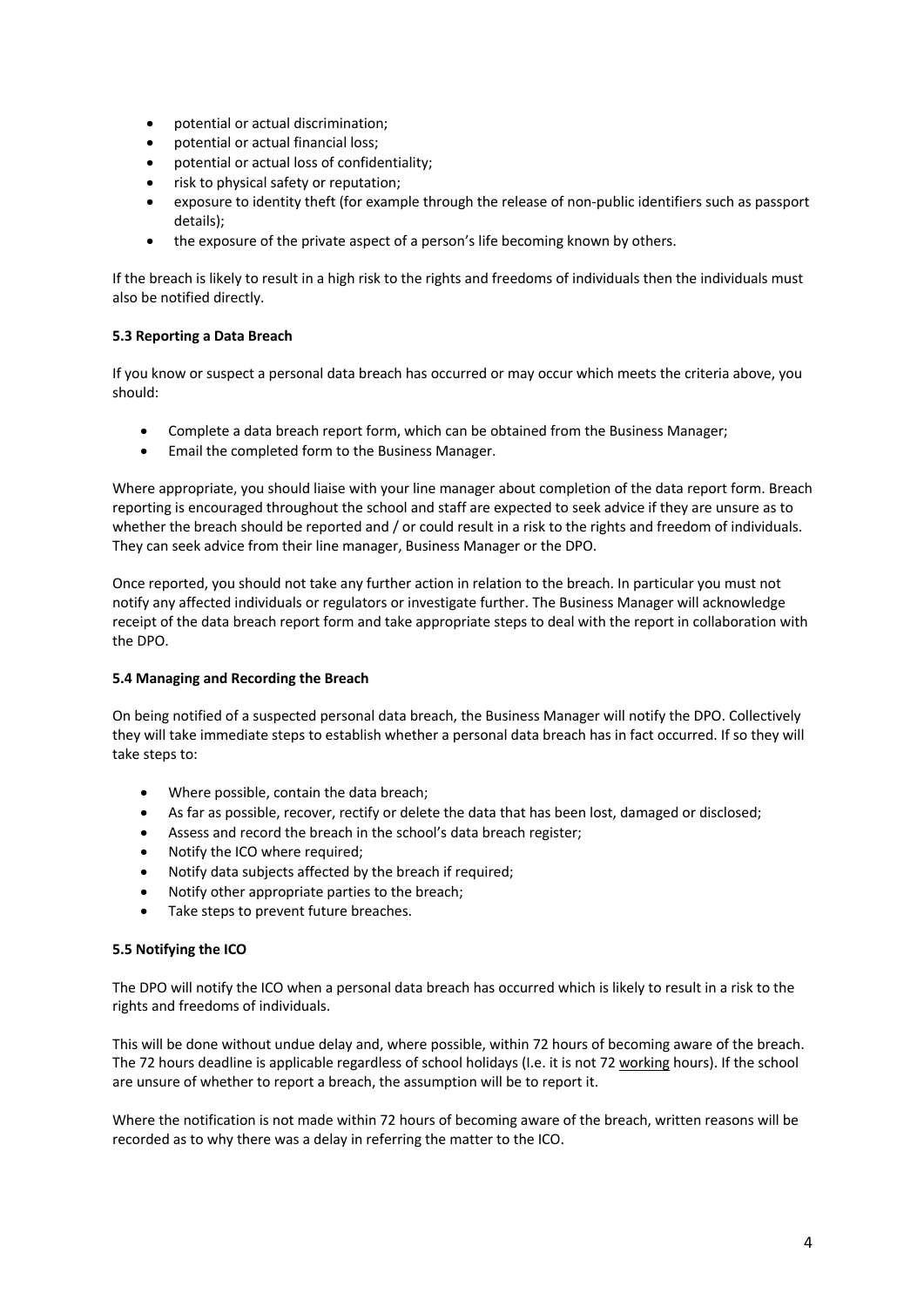# **5.6 Notifying Data Subjects**

Where the data breach is likely to result in a high risk to the rights and freedoms of data subjects, the DPO will notify the affected individuals without undue delay including the name and contact details of the DPO and ICO, the likely consequences of the data breach and the measures the school have (or intended) to take to address the breach.

When determining whether it is necessary to notify individuals directly of the breach, the Business Manager will cooperate with and seek guidance from the DPO, the ICO and any other relevant authorities (such as the police).

If it would involve disproportionate effort to notify the data subjects directly (for example, by not having contact details of the affected individual) then the school will consider alternative means to make those affected aware (for example by making a statement on the school website).

# **5.7 Notifying Other Authorities**

The school will need to consider whether other parties need to be notified of the breach. For example:

- Insurers:
- Parents;
- Third parties (for example when they are also affected by the breach);
- Local authority;
- The police (for example if the breach involved theft of equipment or data).

This list is non-exhaustive.

### **5.8 Assessing the Breach**

Once initial reporting procedures have been carried out, the school will carry out all necessary investigations into the breach.

The school will identify how the breach occurred and take immediate steps to stop or minimise further loss, destruction or unauthorised disclosure of personal data. We will identify ways to recover correct or delete data (for example notifying our insurers or the police if the breach involves stolen hardware or data).

Having dealt with containing the breach, the school will consider the risks associated with the breach. These factors will help determine whether further steps need to be taken (for example notifying the ICO and / or data subjects as set out above). These factors include:

- What type of data is involved and how sensitive it is;
- The volume of data affected;
- Who is affected by the breach (i.e. the categories and number of people involved);
- The likely consequences of the breach on affected data subjects following containment and whether further issues are likely to materialise;
- Are there any protections in place to secure the data (for example, encryption, password protection, pseudonymisation);
- What has happened to the data;
- What could the data tell a third party about the data subject;
- What are the likely consequences of the personal data breach on the school; and
- Any other wider consequences which may be applicable.

### **5.9 Preventing Future Breaches**

Once the data breach has been dealt with, the school will consider its security processes with the aim of preventing further breaches. In order to do this, we will: